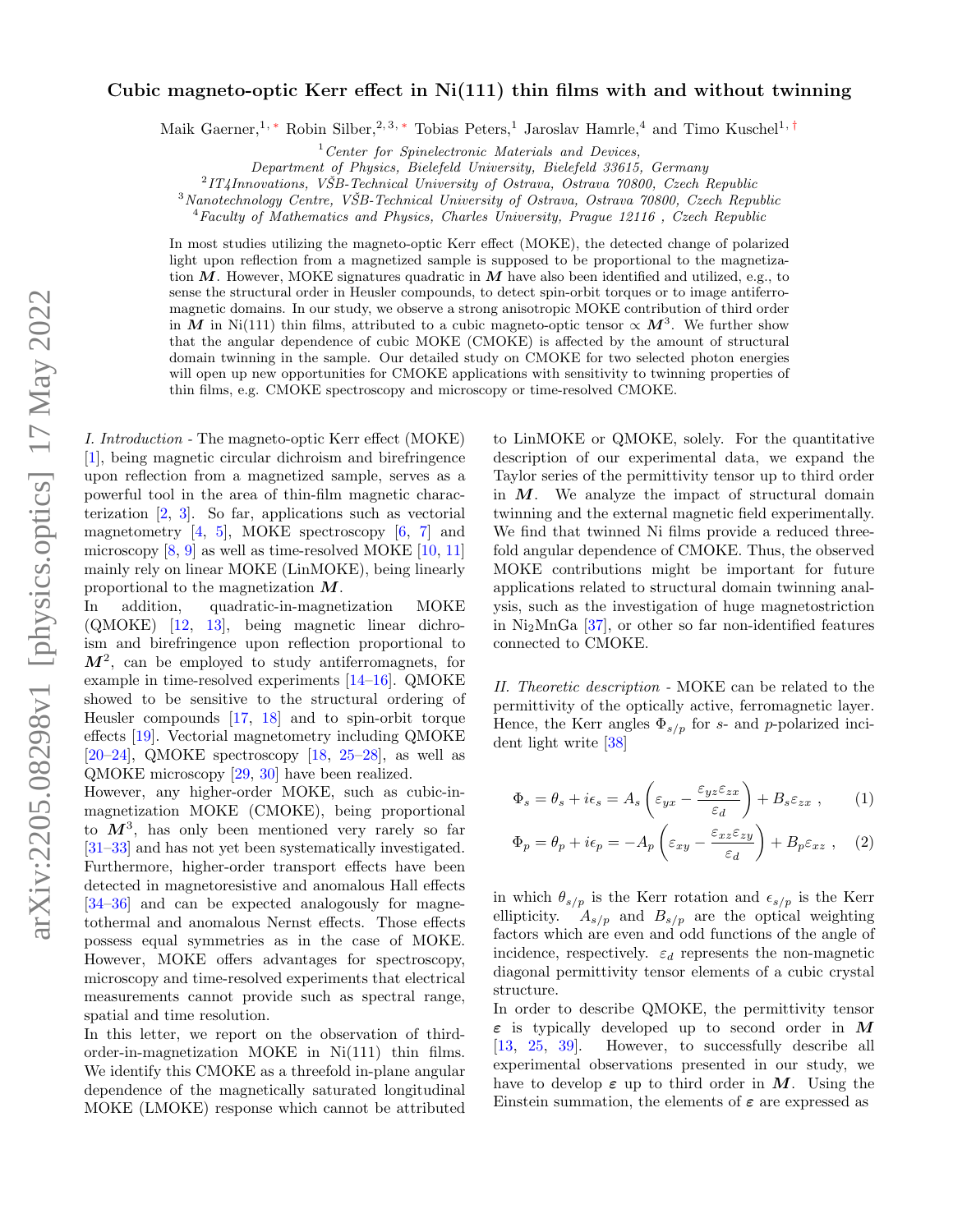CMOKE given by

$$
\varepsilon_{ij} = \varepsilon_{ij}^{(0)} + K_{ijk}M_k + G_{ijkl}M_kM_l + H_{ijklm}M_kM_lM_m.
$$
\n(3)

 $(0)$ 

Here,  $\varepsilon_{ij}^{(0)}$  describes the elements of the non-perturbed permittivity tensor.  $M_{k/l/m}$  are components of the normalized magnetization  $M$ , and  $K_{ijk}$  and  $G_{ijkl}$  are the components of the linear and quadratic magneto-optic (MO) tensors  $\boldsymbol{K}$  and  $\boldsymbol{G}$  [\[40\]](#page-5-18), respectively. We further add the components  $H_{ijklm}$  of the cubic MO five-rank tensor  $H$  [\[33\]](#page-5-12).

Using the Onsager relation  $\varepsilon_{ij}(M) = \varepsilon_{ij}(-M)$  as well as symmetry arguments of cubic crystal structures, these tensors can be simplified in such a way that  $K$ is solely determined by one independent parameter K, while  $G$  is described by two independent parameters, namely  $G_s = (G_{11} - G_{12})$  and  $2G_{44}$  [\[28,](#page-5-8) [39\]](#page-5-17). The difference of these two parameters  $\Delta G = G_s - 2G_{44}$ denotes the anisotropic strength of  $G$  [\[13,](#page-4-14) [21\]](#page-5-19).  $H$ possesses two independent parameters [\[32\]](#page-5-20) which can be named  $H_{123}$  and  $H_{125}$  following the derivation in Ref. [\[32\]](#page-5-20). Moreover, we introduce an anisotropy parameter  $\Delta H = H_{123} - 3H_{125}$  which describes the anisotropic strength of  $H$ .

In order to yield the perturbed permittivity tensor for a (111)-oriented cubic crystal structure, the permittivity tensor is transformed from (001) orientation to (111) orientation (see Supplemental Materials [\[41\]](#page-5-21)). To describe the in-plane sample rotation in our experiment, we further apply a rotation to the permittivity tensor by the general angle  $\alpha$  around the out-of-plane [111] direction. The respective expressions for the permittivity tensor elements are written down in the Supplemental Materials [\[41\]](#page-5-21).

III. Eight-directional method - In order to analyze individual MOKE contributions with different dependencies on  $M$  experimentally, a separation algorithm, known as the eight-directional-method [\[42\]](#page-5-22), can be used. So far, this method or similar ones have been utilized to characterize (001)- and (011)-oriented thin films of cubic crystal structure [\[28,](#page-5-8) [43\]](#page-5-23) while the QMOKE in (111)-oriented thin films so far has been identified only by magnetization loop symmetrization [\[44\]](#page-5-24) and theoretically [\[45\]](#page-5-25). During the eight-directional method, the MOKE signal is measured for eight different in-plane magnetization directions  $\mu = 0^{\circ} + k \cdot 45^{\circ}, k = \{0, 1, ..., 7\}$  (see Supp. Mat. [\[41\]](#page-5-21)). From these measurements, four different MOKE contributions are extracted. Analytical equations for each of the four MOKE contributions can be derived by inserting the permittivity tensor elements into the Eqs.  $(1)$ and [\(2\)](#page-0-1). Note that we only consider contributions up to third order in  $M$  and stick to in-plane magnetization.

The first MOKE contribution separated by the eightdirectional method is the LMOKE contribution including

<span id="page-1-0"></span>
$$
\Phi_{M_L, M_L^3} = \frac{1}{2} \left( \Phi_{s/p}^{\mu=90^\circ} - \Phi_{s/p}^{\mu=270^\circ} \right)
$$
  

$$
= \pm B_{s/p} \left( K + \frac{H_{123} + 3H_{125}}{2} \right)
$$
  

$$
- A_{s/p} \frac{\sqrt{2}}{6} \left( \Delta H + \frac{K \Delta G}{\varepsilon_d} \right) \sin(3\alpha) . \quad (4)
$$

Here, we can identify an isotropic term  $\propto M_L$  and  $\propto M_L^3$ as well as an anisotropic threefold term  $\propto M_L^3$ . The longitudinal component  $M_L$  describes the in-plane magnetization parallel to the plane of incidence. The amplitude of the anisotropic contribution is stemming from two MO parameters, being  $\Delta H$  and the product K $\Delta G$ . The latter stems from the intermixing of  $\varepsilon_{yz}\varepsilon_{zx}$  and  $\varepsilon_{xz}\varepsilon_{zy}$  in Eqs.  $(1)$  and  $(2)$ .

The second MOKE contribution is the CMOKE contribution of the transverse magnetization component

<span id="page-1-3"></span>
$$
\Phi_{M_T^3} = \frac{1}{2} \left( \Phi_{s/p}^{\mu=0^\circ} - \Phi_{s/p}^{\mu=180^\circ} \right)
$$

$$
= A_{s/p} \frac{\sqrt{2}}{6} \left( \Delta H + \frac{K \Delta G}{\varepsilon_d} \right) \cos(3\alpha) \qquad (5)
$$

which only consists of an anisotropic threefold term  $\propto M_T^3$ , with  $M_T$  being the in-plane magnetization perpendicular to the plane of incidence. In contrast to  $\Phi_{M_L, M_L^3}$ ,  $\Phi_{M_T^3}$  depends on cos  $(3\alpha)$  instead of sin  $(3\alpha)$ , but has the same amplitude.

The third MOKE contribution is the QMOKE contribution

$$
\Phi_{M_L M_T} = \frac{1}{2} \left( \Phi_{s/p}^{\mu=45^{\circ}} + \Phi_{s/p}^{\mu=225^{\circ}} - \Phi_{s/p}^{\mu=135^{\circ}} - \Phi_{s/p}^{\mu=315^{\circ}} \right)
$$
  
=  $\pm A_{s/p} \left( 2G_{44} + \frac{1}{3} \Delta G - \frac{K^2}{\varepsilon_d} \right)$   
-  $B_{s/p} \frac{\sqrt{2}}{3} \Delta G \sin(3\alpha)$  (6)

<span id="page-1-2"></span>which is proportional to  $M_L M_T$ . It consists of an anisotropic threefold term and an isotropic term that depends on the MO parameters of  $G$  as well as  $K^2$ .

The fourth and final MOKE contribution determined by the eight-directional method is the QMOKE contribution

<span id="page-1-1"></span>
$$
\Phi_{M_T^2 - M_L^2} = \frac{1}{2} \left( \Phi_{s/p}^{\mu=0^{\circ}} + \Phi_{s/p}^{\mu=180^{\circ}} - \Phi_{s/p}^{\mu=90^{\circ}} - \Phi_{s/p}^{\mu=270^{\circ}} \right)
$$

$$
= -B_{s/p} \frac{\sqrt{2}}{3} \Delta G \cos(3\alpha) \tag{7}
$$

which is proportional to  $M_T^2 - M_L^2$  and only consists of an anisotropic threefold term. While  $\Phi_{M_T^2 - M_L^2}$  depends on cos (3α), the anisotropic part of  $\Phi_{M_LM_T}$  depends on  $\sin(3\alpha)$ , but with the same amplitude including  $\Delta G$ .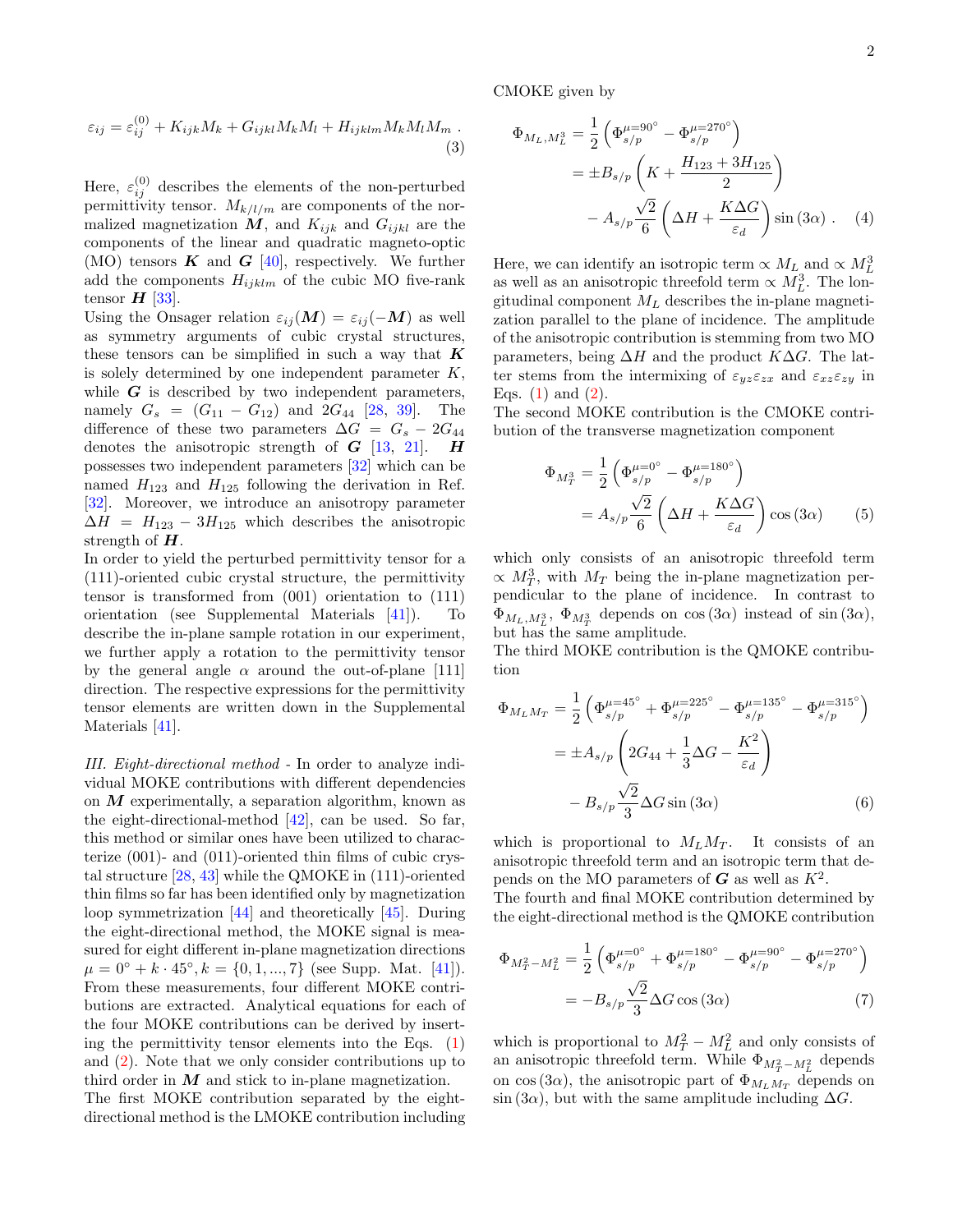

<span id="page-2-0"></span>FIG. 1. XRD and MOKE data of the Ni(111) samples with almost no twinning (left) and almost maximum twinning (right). (a,e) Off-specular XRD scan (Euler's cradle texture map) showing the Ni $\{200\}$  peaks at  $2\theta = 51.832°$ . (b,f) XRD  $\theta - 2\theta$  scans of the Ni{200} peaks at selected  $\alpha$  angles. (c,g) Eight-directional method performed with a magnetic field strength of 230 mT using a wavelength of 635 nm. The dependence of four MOKE contributions on the sample orientation  $\alpha$  is demonstrated. (d,h) Magnetization curves for exemplary sample orientations.

IV. Experimental background - Two fcc  $Ni(111)$  thin films were prepared by magnetron sputtering onto  $MgO(111)$ substrates in an Ar atmosphere of  $2.1 \times 10^{-3}$  mbar. Parts of the growth procedure have been adapted from Ref. [\[46\]](#page-5-26). The substrate of sample 1 has been ultrasonically cleaned in acetone, isopropanol and ethanol for 15 minutes each and then dried in  $N_2$ . Both substrates were then annealed in vacuum at 800◦C. The substrate of sample 1 was annealed for 1h, the one of sample 2 for 15 minutes. About 20 nm thick Ni layers were then deposited onto the substrates with a growth rate of  $0.066 \,\mathrm{nm/s}$  at a substrate temperature of 350 $\degree$ C. Afterwards, the Ni layers were capped with approximately 3 nm of Si which was grown at room temperature.

The Ni layer thicknesses were confirmed by X-ray reflectivity measurements (see Supp. Mat. [\[41\]](#page-5-21)), using the Cu  $K_{\alpha}$  source of a Phillips X'pert Pro MPD PW3040-60 diffractometer. Specular X-ray diffraction (XRD)  $\theta$ -2 $\theta$ scans (see Supp. Mat. [\[41\]](#page-5-21)) as well as off-specular XRD texture mapping using an Euler cradle were employed

to examine the crystalline growth of the samples. The texture measurements were performed for 360◦ of sample rotation  $\alpha$  with a tilt of the samples  $\Psi = \langle 50^\circ, 60^\circ \rangle$ , effectively capturing the Ni{200} diffraction peaks. Since the Ni layer is grown in a (111) orientation, there are two growth types possible (structural domain twinning) which differ from each other by an in-plane rotation of 60◦ . Each (111) phase produces a diffraction pattern with threefold symmetry, but with a  $\Delta \alpha = 60^{\circ}$ difference between the patterns.

MOKE measurements were carried out using s-polarized light of 406 nm and 635 nm wavelengths and a 45<sup>°</sup> angle of incidence. Both the samples as well as the magnetic field were rotated in the sample plane. More detailed descriptions of the MOKE setup can be found in Refs. [\[47,](#page-5-27) [48\]](#page-5-28).

V. Results - The off-specular XRD texture mapping of sample 1 is presented in Fig.  $1(a)$  $1(a)$ . The scan was performed at  $2\theta = 51.832°$  and thus shows the Ni{200}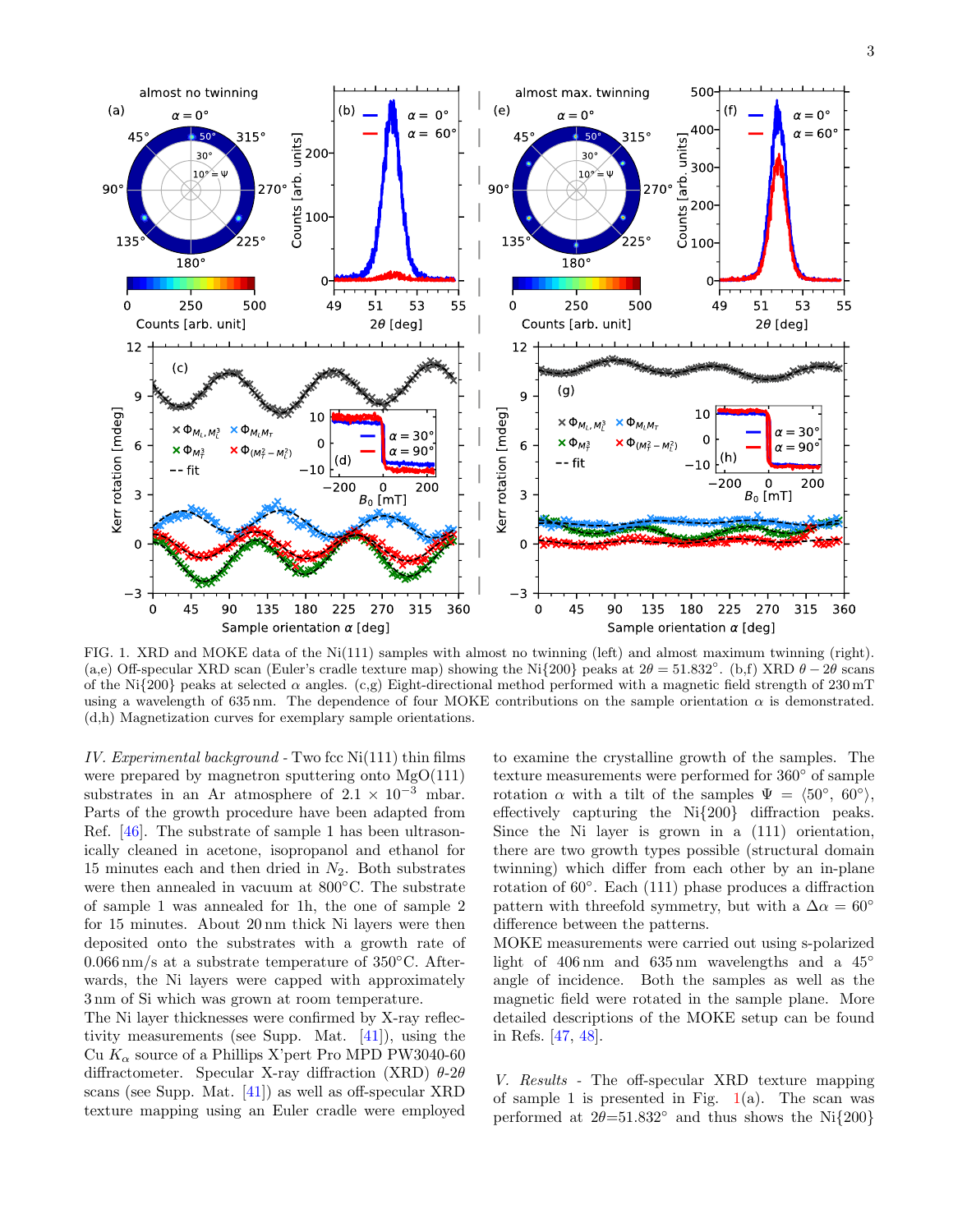peaks. Additional  $\theta$ -2 $\theta$  scans at all Ni{200} peak positions were made and are displayed exemplarily in Fig.  $1(b)$  $1(b)$ . The appearance of only three intense Ni{200} peaks indicates that almost no twinning occurs in sample 1. The integrated peak intensities of the dominant phase make up 95.1% of the combined peak intensities.

The in-plane angular dependencies of the four MOKE contributions are measured by the eight-directional method according to Eqs.  $(4)-(7)$  $(4)-(7)$  $(4)-(7)$  and presented in Fig. [1\(](#page-2-0)c). The experimentally observed dependencies are in good agreement with the analytical equations. In all four MOKE contributions, pronounced threefold angular dependencies are visible. While  $\Phi_{M_L, M_L^3}$  and  $\Phi_{M_L M_T}$  follow a sin  $(3\alpha)$  curve (see Eqs. [\(4\)](#page-1-0) and [\(6\)](#page-1-2)),  $\Phi_{M_T^3}$  and  $\Phi_{M_T^2 - M_L^2}$  describe a cos  $(3\alpha)$  behaviour (see Eqs.  $(5)$  and  $(7)$ ). In addition, the expected offsets of  $\Phi_{M_L,M_L^3}$  and  $\Phi_{M_L M_T}$  can be identified (see Eqs. [\(4\)](#page-1-0) and [\(6\)](#page-1-2)), while  $\Phi_{M_T^2 - M_L^2}$  has a vanishing offset (see Eq. [\(7\)](#page-1-1)).  $\Phi_{M_T^3}$  shows a finite offset which is not predicted by theory (see Eq.  $(5)$ ). Setup misalignments as a possible origin of this offset have been excluded (see Supp. Mat. [\[41\]](#page-5-21)). A small superimposed onefold angular dependence can be seen mainly in the  $\Phi_{M_L,M_L^3}$  and  $\Phi_{M_T^3}$  contributions. We attribute it to a vicinal MOKE (VISMOKE) contribution [\[38\]](#page-5-16) caused by a slight miscut of the Ni layer (see Supp. Mat. [\[41\]](#page-5-21) for further details). The off-specular XRD texture mapping and  $\theta$ -2 $\theta$  scans of the Ni{200} peaks of sample 2 are displayed in Figs.  $1(e,f)$  $1(e,f)$ . Here, six peaks of similar intensity can be identified. The dominant phase makes up 57.0% of the combined peak intensities. In all four MOKE contributions displayed in Fig.  $1(g)$  $1(g)$ , the threefold angular dependencies have undergone a clear reduction, compared to sample 1. Exemplary magnetization curves at  $\alpha = 30^{\circ}, 90^{\circ}$  are displayed for both samples in Figs.  $1(d)$  $1(d)$  and  $1(h)$ , respectively. A stronger anisotropy in the saturation values can be identified in sample 1 compared to sample 2 due to the lower degree of twinning.

In order to analyze offsets, amplitudes and phase dependencies quantitatively, fits of the form  $C + A_1 \sin(3\alpha + \alpha_1) + A_2 \sin(\alpha + \alpha_2)$  have been performed (see dashed lines in Figs.  $1(c)$  $1(c)$  and  $1(g)$ ). Here, the onefold sine contribution is related to VISMOKE and the phase shift  $\alpha_2$  correlates with the miscut direction of the respective Ni film (see Supp. Mat. [\[41\]](#page-5-21)). The phase shifts  $\alpha_1$  of all eight contributions are in good agreement to each other with additional 90◦ offset for  $\alpha_1$  of  $\Phi_{M_T^3}$  and  $\Phi_{M_T^2 - M_L^2}$  due to the cos  $(3\alpha)$  dependence instead of  $sin(3\alpha)$  (see Eqs. [\(4\)](#page-1-0)-[\(7\)](#page-1-1)). As predicted by theory, both CMOKE contributions  $\Phi_{M_L, M_L^3}$  and  $\Phi_{M_T^3}$ have similar absolute amplitudes of the threefold angular dependencies. For sample 1, these are  $(1.17 \pm 0.01)$  mdeg and  $(1.16 \pm 0.02)$  mdeg. In sample 2, both of these amplitudes are reduced to  $(0.33 \pm 0.01)$  mdeg. The



<span id="page-3-0"></span>FIG. 2. Dependence of individual MOKE contributions on the applied magnetic field for a wavelength of 635 nm. Shown are (a,c) absolute amplitudes and (b,d) offsets for the samples with (dotted data points) and almost no twinning (crosses).

QMOKE contributions  $\Phi_{M_L M_T}$  and  $\Phi_{M_T^2 - M_L^2}$  also show similar amplitudes for each sample. In sample 1, these are  $(0.71 \pm 0.03)$  mdeg and  $(0.77 \pm 0.02)$  mdeg. In sample 2, these amplitudes are reduced to  $(0.10 \pm 0.01)$  mdeg and  $(0.11 \pm 0.02)$  mdeg. The reduction of the QMOKE contributions is slightly stronger than the reduction of the CMOKE contributions.

The offsets of  $\Phi_{M_L,M_L^3}$  and  $\Phi_{M_LM_T}$  in samples 1 and 2 are mainly independent from the degree of twinning. Slight variations between the offsets can be attributed to minor variations in layer thicknesses. Measurements of the Kerr ellipticity and with  $\lambda = 406$  nm have also been conducted using the eight-directional method (see Supp. Mat. [\[41\]](#page-5-21)). The same reduction of CMOKE and QMOKE amplitudes with the degree of twinning has been observed, while the offsets stay constant.

The dependencies of the amplitudes and offsets on the magnetic field strength are displayed in Fig. [2.](#page-3-0)  $\Phi_{M_L, M_L^3}$ and  $\Phi_{M_T^3}$  have similar amplitudes, just as  $\Phi_{M_L M_T}$  and  $\Phi_{M_T^2 - M_L^2}$ , which is also predicted by Eqs. [\(4\)](#page-1-0)-[\(7\)](#page-1-1). Again, the amplitudes of all MOKE contributions (Figs.  $2(a,c)$  $2(a,c)$  are smaller for the twinned sample compared to the sample with almost no twinning, while the offsets of all MOKE contributions (Figs.  $2(b,d)$  $2(b,d)$ ) are independent from twinning. Only the offset of  $\Phi_{M_L,M_L^3}$ deviates slightly (black data in Fig.  $2(b)$  $2(b)$ ) due to small differences in the Ni thicknesses. The first data points of the magnetic field dependence up to a few tens of mT belong to the magnetically unsaturated Ni layer. Here, the data deviates from the residual data progress at larger magnetic field strengths. However, when the samples are magnetically saturated, a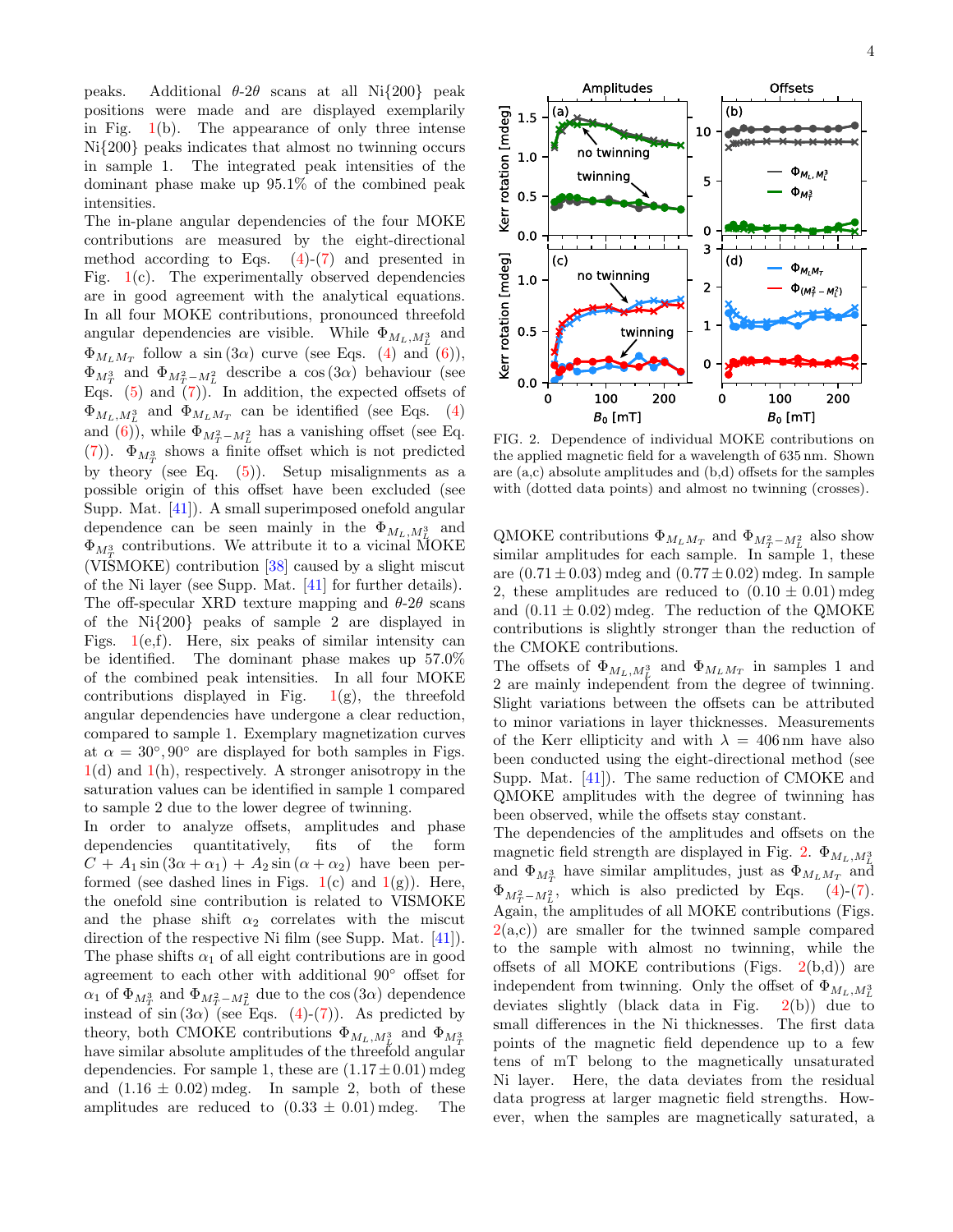

<span id="page-4-15"></span>FIG. 3.  $\Phi_{M_L, M_L^3}$  contribution without VISMOKE. (a) Simulations with and without the permittivity tensor of third order in  $M$  are shown. (b) Close-up of the simulation without the  $H$  tensor.

decrease of the CMOKE amplitudes with increasing magnetic field (Fig.  $2(a)$  $2(a)$ ) and a slight increase of the QMOKE amplitudes of the non-twinned sample (Fig. [2\(](#page-3-0)c)) still remain. Most offsets do not show a dependence on the magnetic field strength if the Ni layer is saturated (Fig. [2\(](#page-3-0)b,d)). Only the  $\Phi_{M_L M_T}$  offset increases slightly with increasing magnetic field strength.

VI. Numerical simulations - The CMOKE threefold angular dependence can be described qualitatively just by  $K \Delta G$  (see Eqs. [\(4\)](#page-1-0) and [\(5\)](#page-1-3)). In order to check whether the  $H$  tensor is needed to quantitatively describe the amplitude of the CMOKE oscillations, numerical simulations using Yeh's transfer matrix formalism [\[49\]](#page-5-29) with and without the tensor  $H$  have been conducted. In the numerical model, the MO parameters are set as free parameters and the model is fitted to the experimental data.

In Fig. [3\(](#page-4-15)a), simulations with and without  $H$  tensor are shown for sample 1. Although the fit was performed for all contributions of the eight-directional method simultaneously, we only show the results for  $\Phi_{M_L, M_L^3}$ here (see Supp. Mat. [\[41\]](#page-5-21) for the numerical simulation of all MOKE contributions). The superimposed onefold angular dependency due to VISMOKE has been subtracted prior to the numerical fitting. The simulation of MOKE up to second order in  $M$  (i.e. without  $H$ ) shows negligible angular dependencies of  $\Phi_{M_L,M_L^3}$  (see Fig. [3\(](#page-4-15)b)). In order to describe  $\Phi_{M_L, M^3_L}$  solely by K and  $\Delta G$  in the numerical model, the calculated amplitudes for  $\Phi_{M_L M_T}$  and  $\Phi_{M_T^2 - M_L^2}$  would be largely above the experimental values. However, with the  $H$  tensor included in the simulation, CMOKE and the QMOKE contributions can be fitted well, simultaneously. Therefore, the contribution which is stemming from  $K \Delta G$  can be assumed to be small compared to the contribution stemming from  $\Delta H$ . This shows that the H tensor is indispensable for a quantitative description of CMOKE in  $Ni(111)$  films.

VII. Conclusion - We observed MOKE contributions of third order in  $M$ , called CMOKE, in Ni(111) thin films.

These contributions manifest themselves in strong threefold angular dependencies of e.g. LMOKE which are even larger than the ones of the QMOKE contributions. We were able to describe CMOKE quantitatively by describing the permittivity tensor up to third order in  $M$  and including the fifth-rank tensor  $H$ . Furthermore, we showed that the angular dependencies of the different MOKE contributions are suppressed in case of structural domain twinning. Finally, the slight magnetic field dependence of CMOKE and QMOKE in the saturated samples will be investigated in future experiments using much larger magnetic fields. Our findings can be used in new applications of vectorial magnetometry, spectroscopy and microscopy in connection with structural domain twinning analysis.

## ACKNOWLEDGMENTS

J.H. acknowledges support by the Czech Science Foundation (GACR), Grant No. GA19-13310S, and by the European Union project Matfun, Project No. CZ.02.1.01/0.0/0.0/15 003/0000487. R.S. acknowledges support by the European Regional Development Fund, Project No. CZ. 02.1.01/0.0/0.0/16 013/0001791.

<span id="page-4-0"></span>∗ contributed to this work equally

- <span id="page-4-1"></span>† [tkuschel@physik.uni-bielefeld.de](mailto:tkuschel@physik.uni-bielefeld.de)
- <span id="page-4-2"></span>[1] J. Kerr, [The London, Edinburgh, and Dublin Philosoph](https://doi.org/10.1080/14786447708639245)[ical Magazine and Journal of Science](https://doi.org/10.1080/14786447708639245) 3, 321 (1877).
- <span id="page-4-3"></span>[2] E. R. Moog and S. D. Bader, [Superlattices and Mi](https://doi.org/10.1016/S0749-6036(85)80028-8)[crostructures](https://doi.org/10.1016/S0749-6036(85)80028-8) 1, 543 (1985).
- <span id="page-4-4"></span>[3] Z. Q. Qiu and S. D. Bader, [Review of Scientific Instru](https://doi.org/10.1063/1.1150496)ments 71[, 1243 \(2000\).](https://doi.org/10.1063/1.1150496)
- <span id="page-4-5"></span>[4] J. M. Florczak and E. D. Dahlberg, [Journal of Applied](https://doi.org/10.1063/1.345813) Physics 67[, 7520 \(1990\).](https://doi.org/10.1063/1.345813)
- <span id="page-4-6"></span>[5] P. Vavassori, [Applied Physics Letters](https://doi.org/10.1063/1.1310169) 77, 1605 (2000).
- <span id="page-4-7"></span>[6] G. R. Harp, D. Weller, T. A. Rabedeau, R. F. C. Farrow, and M. F. Toney, [Physical Review Letters](https://doi.org/10.1103/PhysRevLett.71.2493) 71, 2493 [\(1993\).](https://doi.org/10.1103/PhysRevLett.71.2493)
- <span id="page-4-8"></span>[7] M. Veis, L. Beran, R. Antos, D. Legut, J. Hamrle, J. Pistora, C. Sterwerf, M. Meinert, J.-M. Schmalhorst, T. Kuschel, and G. Reiss, [Journal of Applied Physics](https://doi.org/10.1063/1.4865463) 115[, 17A927 \(2014\).](https://doi.org/10.1063/1.4865463)
- <span id="page-4-9"></span>[8] R. Schäfer, ed., Investigation of domains and dynamics of domain walls by the magneto-optical Kerr-effect, Handbook of Magnetism and Advanced Magnetic Materials (John Wiley & Sons, Ltd., 2007).
- <span id="page-4-10"></span>[9] J. McCord, [Journal of Physics D: Applied Physics](https://doi.org/10.1088/0022-3727/48/33/333001) 48, [333001 \(2015\).](https://doi.org/10.1088/0022-3727/48/33/333001)
- <span id="page-4-11"></span>[10] E. Beaurepaire, J.-C. Merle, A. Daunois, and J.-Y. Bigot, [Physical Review Letters](https://doi.org/10.1103/PhysRevLett.76.4250) 76, 4250 (1996).
- <span id="page-4-12"></span>[11] A. Kirilyuk, A. V. Kimel, and T. Rasing, [Reviews of](https://doi.org/10.1103/RevModPhys.82.2731) [Modern Physics](https://doi.org/10.1103/RevModPhys.82.2731) 82, 2731 (2010).
- <span id="page-4-13"></span>[12] G. Metzger, P. Pluvinage, and R. Torguet, [Annale de](https://doi.org/10.1051/anphys/196513100005) Physique 13[, 5 \(1965\).](https://doi.org/10.1051/anphys/196513100005)
- <span id="page-4-14"></span>[13] J. Hamrle, S. Blomeier, O. Gaier, B. Hillebrands, H. Schneider, G. Jakob, K. Postava, and C. Felser, [Journal](https://doi.org/10.1088/0022-3727/40/6/s09) [of Physics D: Applied Physics](https://doi.org/10.1088/0022-3727/40/6/s09) 40, 1563 (2007).